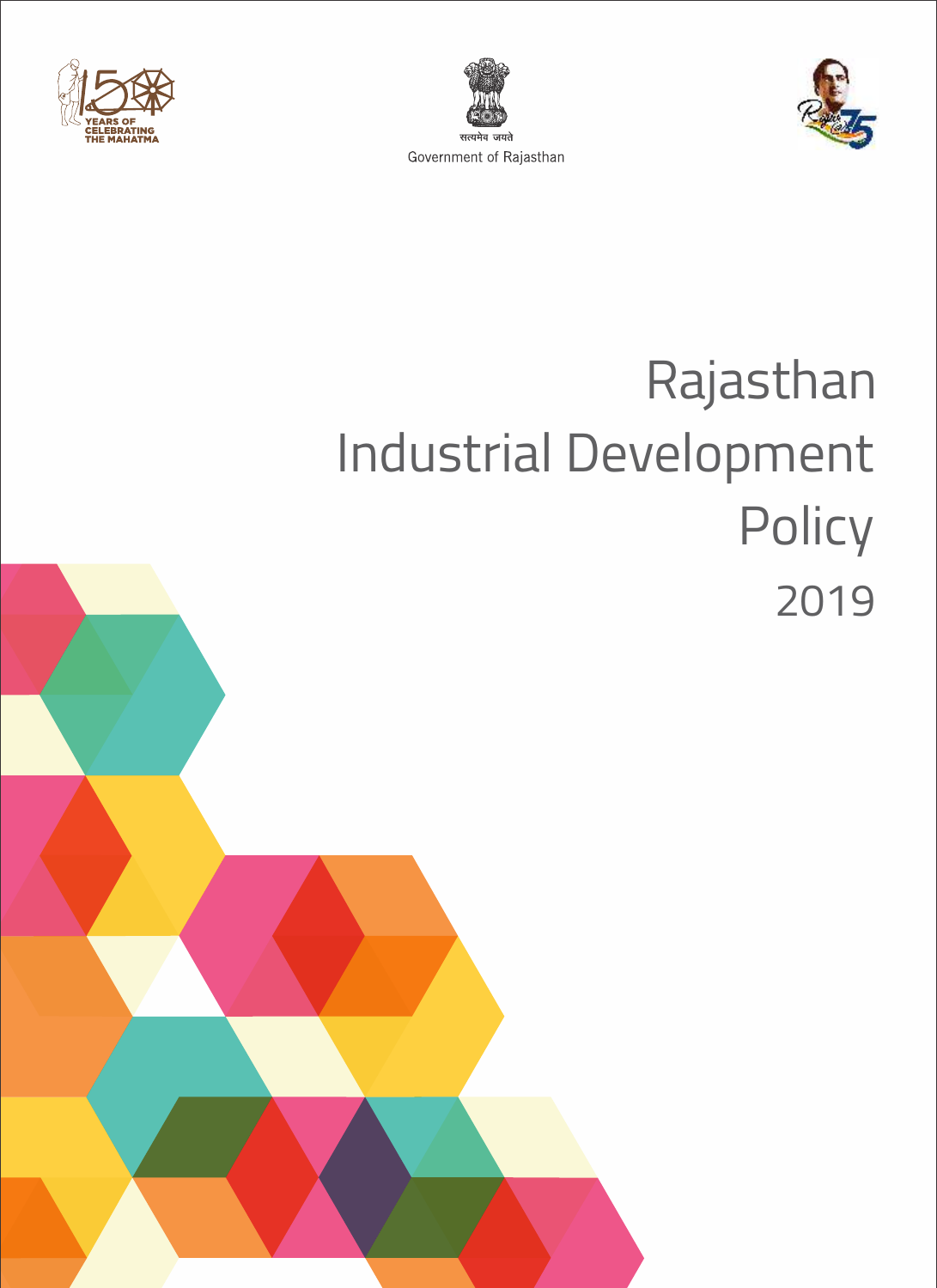

# Rajasthan Industrial Development Policy, 2019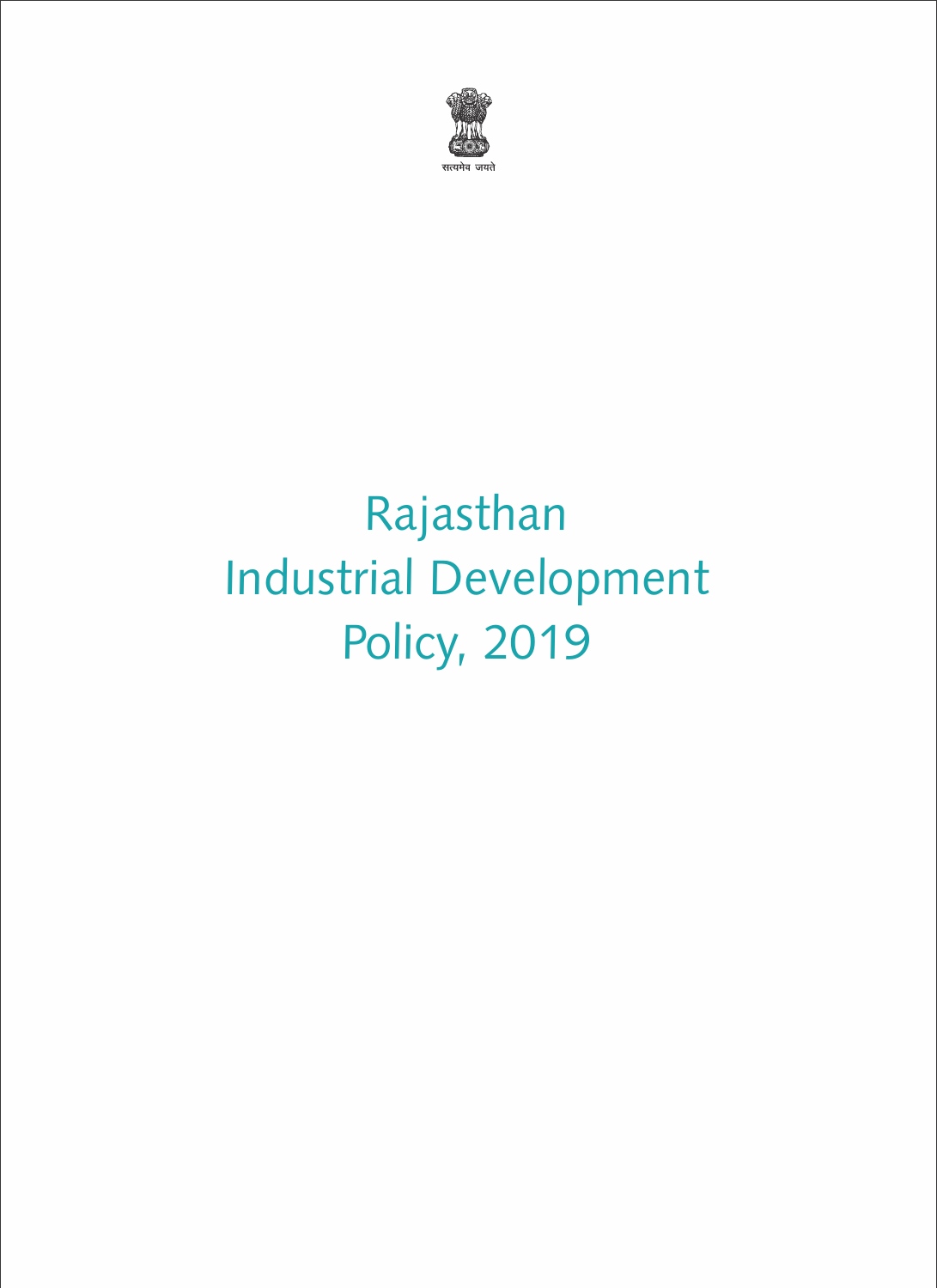

**ASHOK GEHLOT Chief Minister, Rajasthan**

I am glad to know that the Rajasthan Industrial Development Policy- 2019 is being released at MSME Conclave 2019 to be held at Birla Auditorium, Jaipur to mark the completion of one year of the State Government.

Industries play vital role in economic development of the state. Our Government's vision is to make Rajasthan the most preferred investment destination in the country with an excellent eco-system for inclusive, balanced and sustainable industrial development. The Rajasthan Industrial Development Policy, 2019 has been formulated keeping in mind the objective of balanced regional development, which will create new employment opportunities in each district of the state. It will change the 'let it happen' approach into 'make it happen'.

This policy reflects the continued commitment of our government in strengthening the State's economy and creating a 'New Rajasthan' with collaboration of the private sector and investors.

I congratulate all the entrepreneurs being felicitated on this occasion and extend my good wishes for the success of the endeavor.

**(Ashok Gehlot)**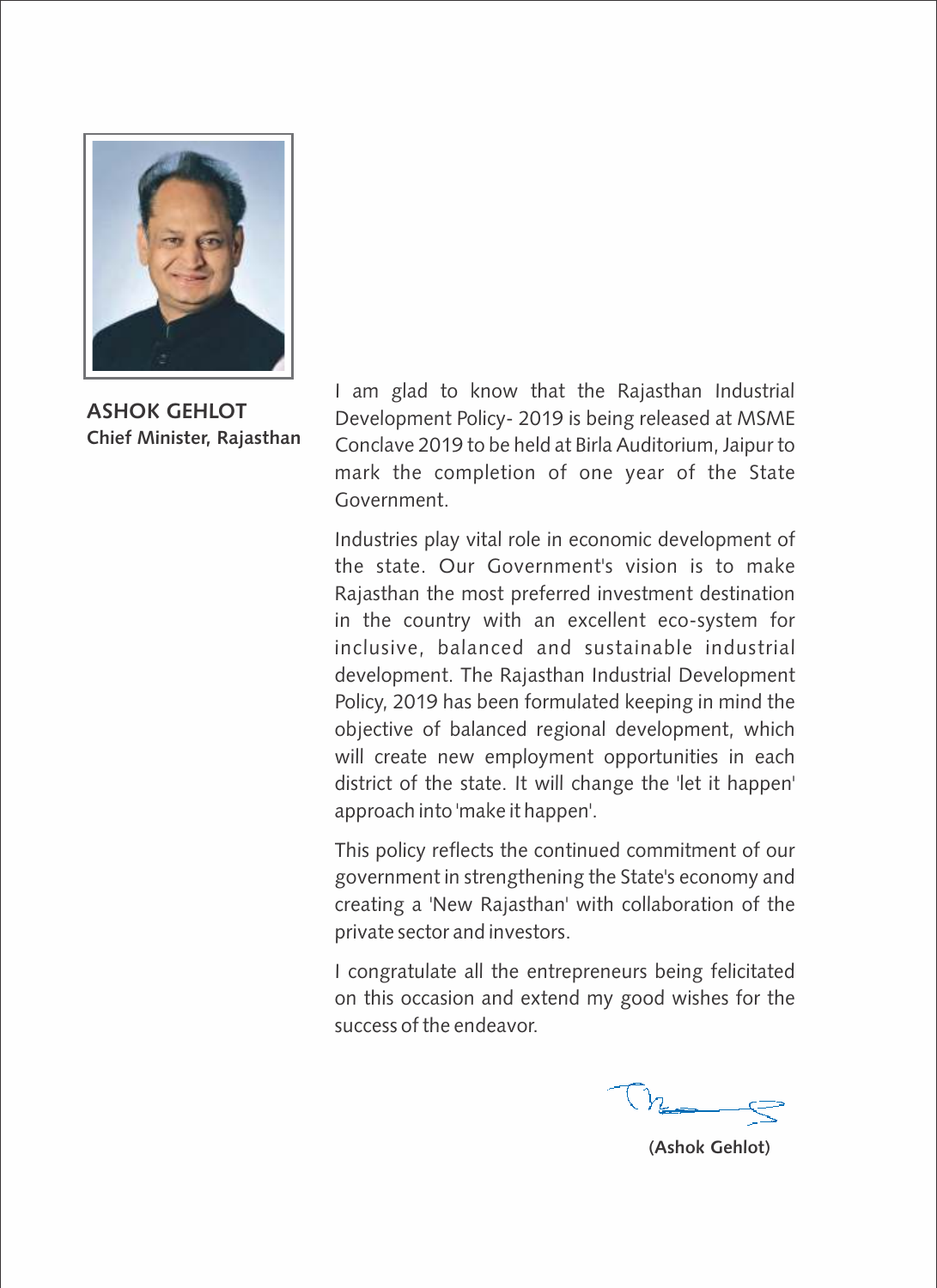

**PARSADI LAL MEENA Minister of Industries, Rajasthan**

The Rajasthan Industrial Development Policy, 2019 has been prepared with a view to promoting inclusive, balanced, sustainable and eco-friendly industrial development, creating infrastructure and employment opportunities, promoting balanced regional industrial development to emerge Rajasthan as the most preferred investment destination in India with a robust eco-system.

The policy lays special emphasis on infrastructure and skill development, entrepreneurship, innovation led growth, technological upgradation, thrust sectors, etc. and also envisages to encourage reuse and recycling of industrial waste, for creating an industry friendly environment.

Necessary resources will be made available to ensure effective implementation of this policy. A committee at the State level will also be constituted to monitor the progress of its implementation from time-to-time.

I believe that this policy will attract the investors and will increase the participation of the private sector in furtherance of State Government's commitment for the prosperity and all-round development of the people of the State.

 $602$ 

(Parsadi Lal Meena)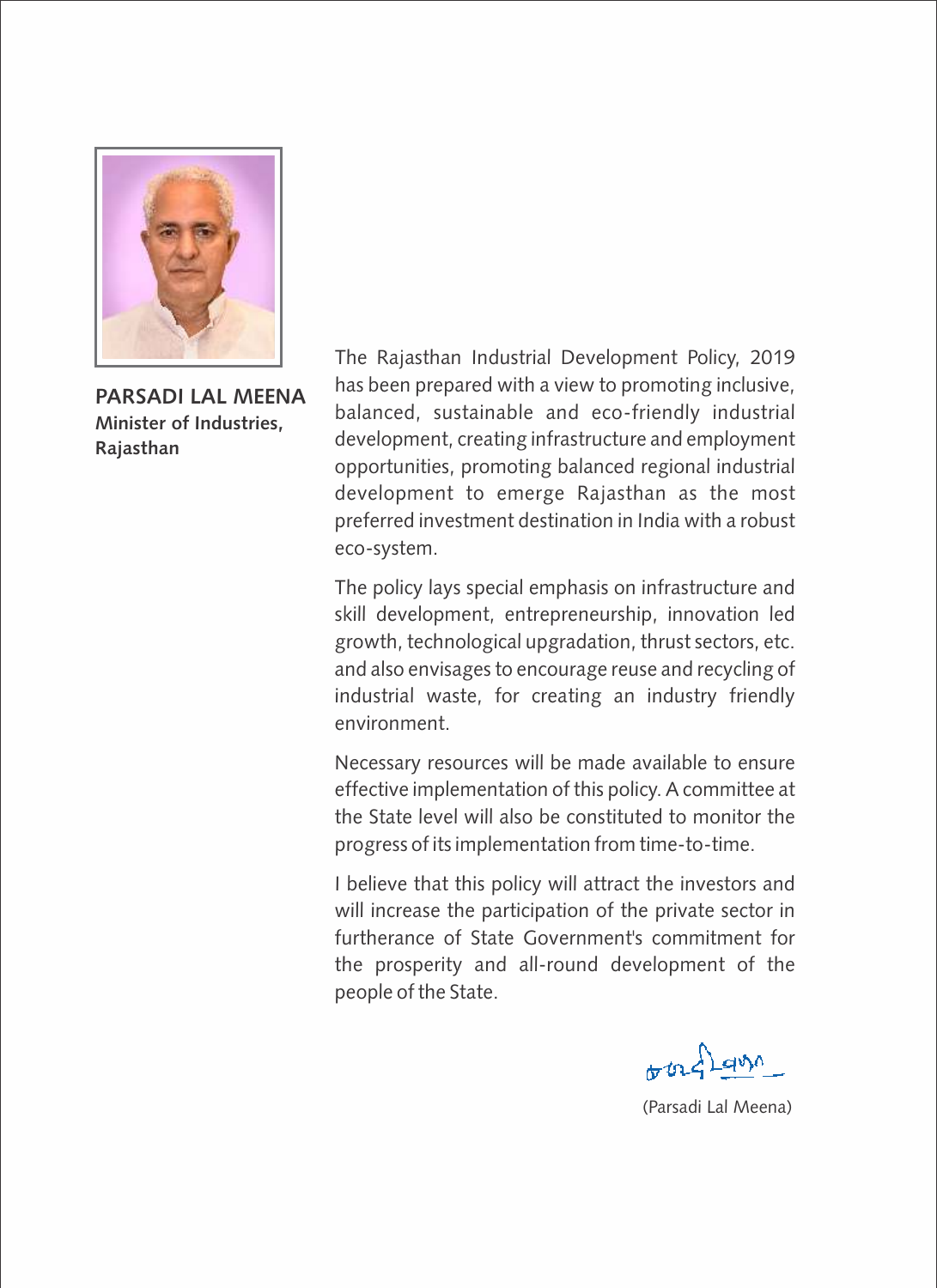# **CONTENTS**

| 1.  | Introduction                                                     | 9  |
|-----|------------------------------------------------------------------|----|
| 2.  | Title and Commencement                                           | 11 |
| 3.  | Vision & Mission                                                 | 11 |
| 4.  | Conducive industrial infrastructure                              | 12 |
| 5.  | Competitive fiscal incentives                                    | 13 |
| 6.  | Skilled human resources                                          | 14 |
| 7.  | Balanced regional industrial development                         | 14 |
| 8.  | Entrepreneurship and innovation                                  | 15 |
| 9.  | Environment protection and<br>sustainable industrial development | 15 |
| 10. | Technological upgradation of Industry                            | 16 |
| 11. | Industry 4.0                                                     | 16 |
| 12. | Rationalizing regulations and inspections                        | 16 |
| 13. | EoDB & pro-industry outlook                                      | 17 |
| 14. | Developing thrust sectors                                        | 17 |
| 15. | Policy implementation and monitoring                             | 20 |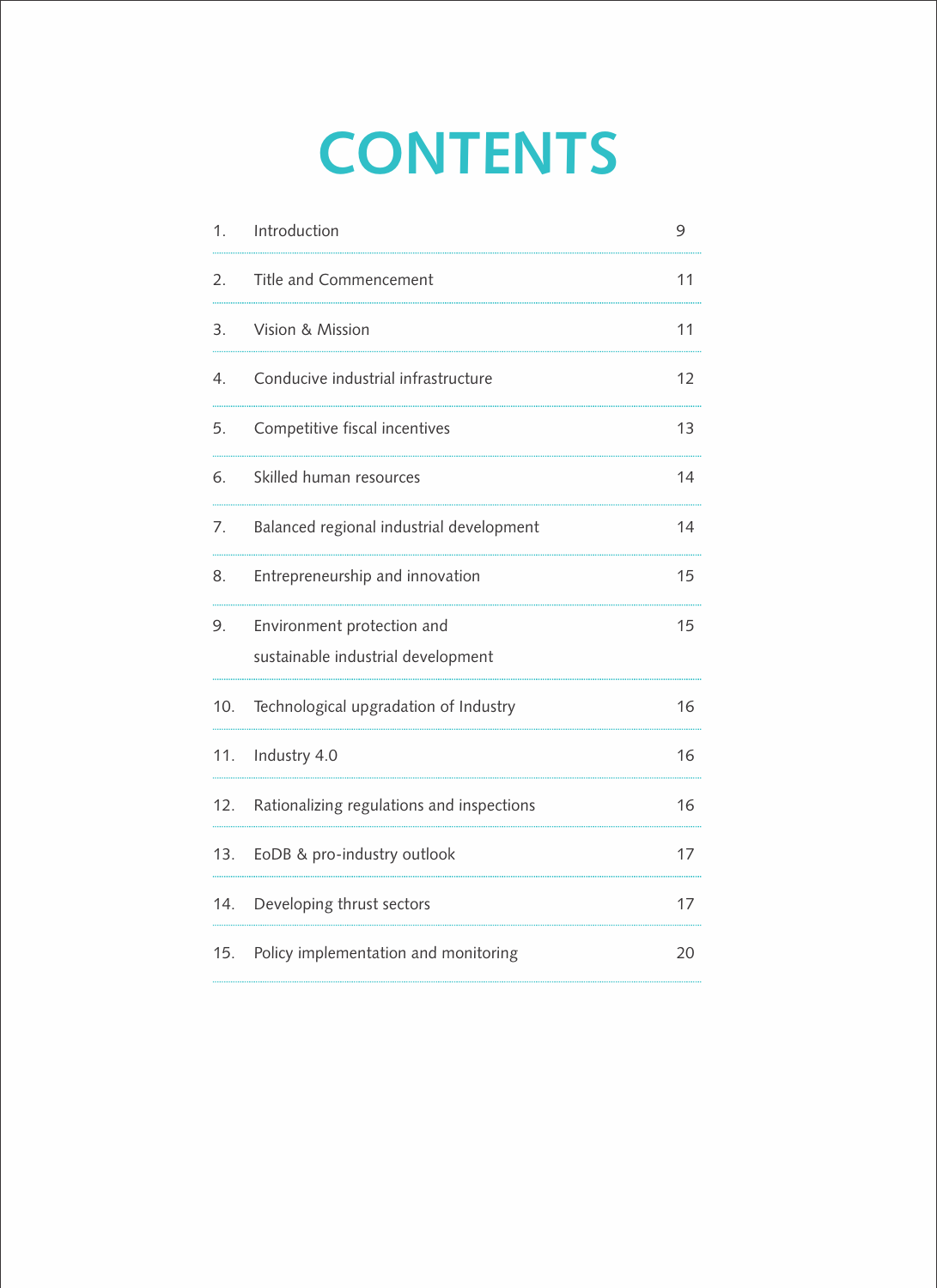# 01 **Introduction**

A land of rich heritage, vibrant art and culture, abundant natural resources, highly skilled human resources and entrepreneurship, Rajasthan is fast emerging as a key industrial destination in India. The

industrial contribution (27.8%) to States economy is growing continuously. Our unique advantages and strengths are as follows:



### 1.1. **Strategic location**

- 1.1.1. India's largest State by area, 3.42 Lakh sq. km.
- 1.1.2. Covers around 25% of the National Capital Region (NCR).
- 1.1.3. 2nd largest national highways network.
- 1.1.4. About 60% of Delhi Mumbai Industrial Corridor (DMIC) influence zone and 38% of Dedicated Freight Corridor (DFC) passes from the state.
- 1.1.5. Unique locational advantage enabling easy access to around 40% market of the country.

1.1.6. Well connected to India's largest proposed corridors such as Bharatmala, East-West corridor, North-South corridor and Delhi Mumbai Expressway

#### 1.2. **Strong Industrial Infrastructure**

- 1.2.1. 347 RIICO Industrial Areas with 48,399 acres of developed Industrial land.
- 1.2.2. More than 40,000 units in production.
- 1.2.3. Land bank of 20,000+ acres.
- 1.2.4. Theme based parks for Agro processing, Spices, Gems & Jewellery, Stones and Minerals.
- 1.2.5. 3 SEZs, 8 Inland Container Depots and 1 Air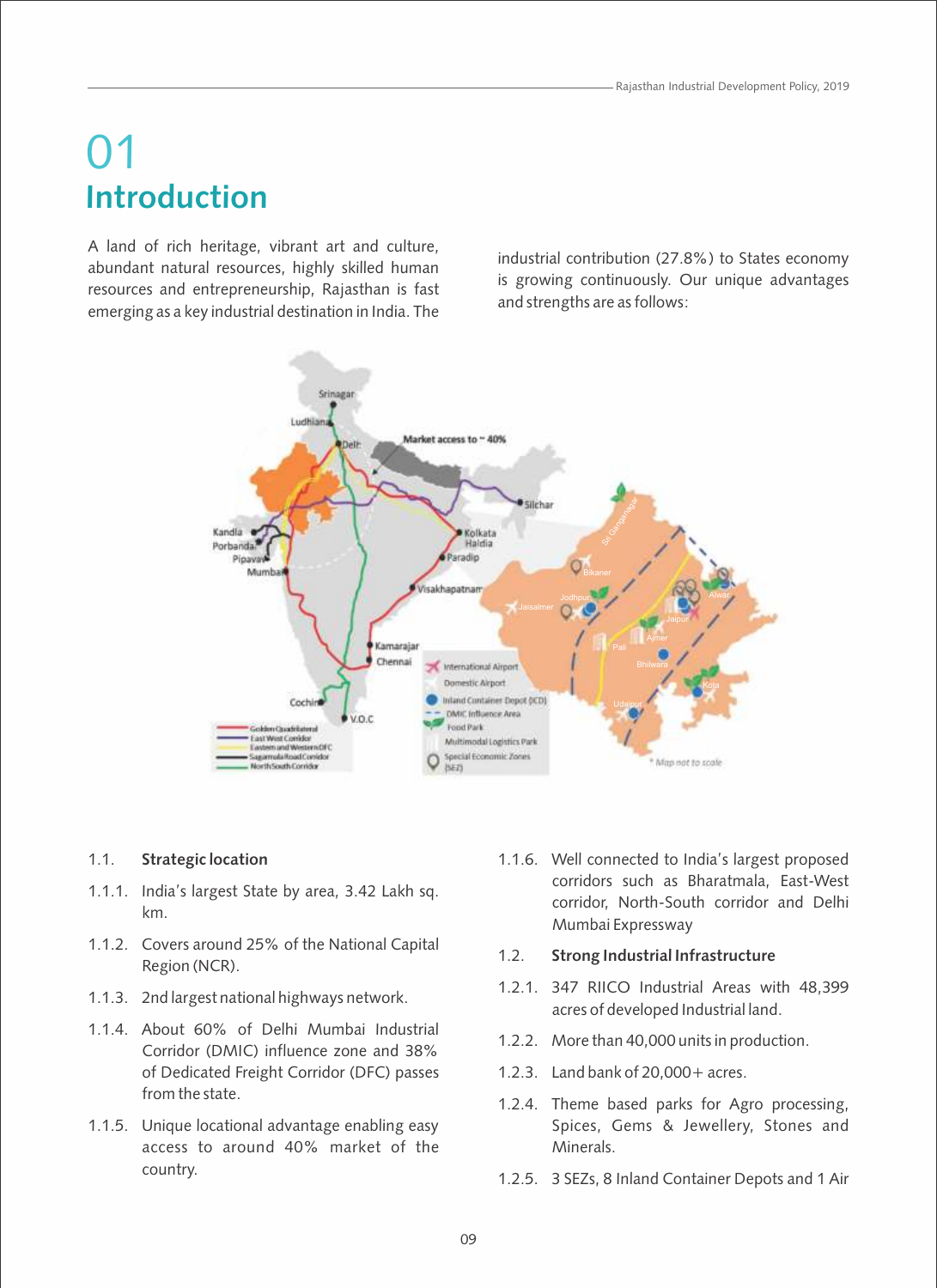Cargo Complex.

- 1.2.6. 9 MMTPA refinery with petrochemical complex in construction at Balotra, Barmer.
- 1.2.7. CETPs at major industrial locations

### 1.3. **Rich Resource Base**

- 1.3.1. Highest potential for solar energy in the country with current installed capacity of 2.2 Gigawatt
- 1.3.2. Largest producer of Zinc, Lead and Silver
- 1.3.3. Largest producer of Marble,Flaggy Limestone and Sandstone in India.
- 1.3.4. Largest reserves of Potash in country.
- 1.3.5. Largest producer of Blended fabric & Wool in the country.
- 1.3.6. Largest producer of Mustard, Pearl Millet & Coriander.
- 1.3.7. Largest producer of Isabgol and Hina in country
- 1.3.8. 2nd largest producer of Copper in India
- 1.3.9. 2nd largest Crude Oil producer in the country.
- 1.3.10. 2nd Largest geological reserves of Lignite
- 1.3.11. 2nd largest producer of Oilseeds, Coarse Cereals and Spices.
- 1.3.12. 2nd largest producer of Cumin and Garlic.
- 1.3.13. 2nd largest producer of Milk.
- 1.3.14. 3rd Largest onshore producer of Natural Gas
- 1.3.15. 10 Agro climatic zones across the State.

### 1.4. **Growing Exports**

- 1.4.1. Total exports in 2018 at about INR 46000 Crores, registering growth of 15% over previous year.
- 1.4.2. Export Promotion Industrial Parks (EPIP) in NCR, Jaipur and Jodhpur
- 1.4.3. Top export items include Textiles & Apparels, Precious & Semiprecious Stones,

Base Metal & Articles of Base Metal (Zinc, Lead, Copper etc.), Furniture, Plastering Material, Engineering Goods, Chemical & Allied products and Handicrafts.

### 1.5. **Strong Base of MSMEs**

- 1.5.1. More than 26 lakh MSMEs in the state
- 1.5.2. MSMEs in Rajasthan provide employment to about 46.33 lakh people.
- 1.5.3. Strong base of MSMEs in Gems and Jewelry, Handicrafts, Food Processing, Auto-Components, Textiles, Leather and Dimensional Stones.

### 1.6. **Abundant Skilled Manpower**

- 1.6.1. Around 1/3rd of India's total Chartered Accountants, Cost Accountants and Company Secretaries are from Rajasthan.
- 1.6.2. Maximum number of Universities in the country (83).
- 1.6.3. 2nd Largest number of ITIs (1909) with 369,206 seats and customized programs.
- 1.6.4. 117 Engineering colleges and 77 MBA Colleges
- 1.6.5. 2 dedicated Skill Universities Rajasthan ILD Skills University and Bharatiya Skills Development University.
- 1.6.6. State has received National award for Skilling Initiatives on several occasions.
- 1.6.7. Presence of premier National Institutes such as IIT, IIM, AIIMS, NIFT, NLU etc.
- 1.6.8. Large pool of traditional artisans producing some of the most exquisite handicrafts.

### 1.7. **Effective Governance**

- 1.7.1. Rajasthan among top States in India in 'Ease of Doing Business' Reforms, 2018.
- 1.7.2. The Micro, Small and Medium Enterprises (MSME) Facilitation of Establishment and Operation Ordinance 2019, to exempt all inspections for permission, NoC, clearance, consent, approvals, registration, license etc. required under any State law in connection with establishment or operation of enterprise for a period of 3 years.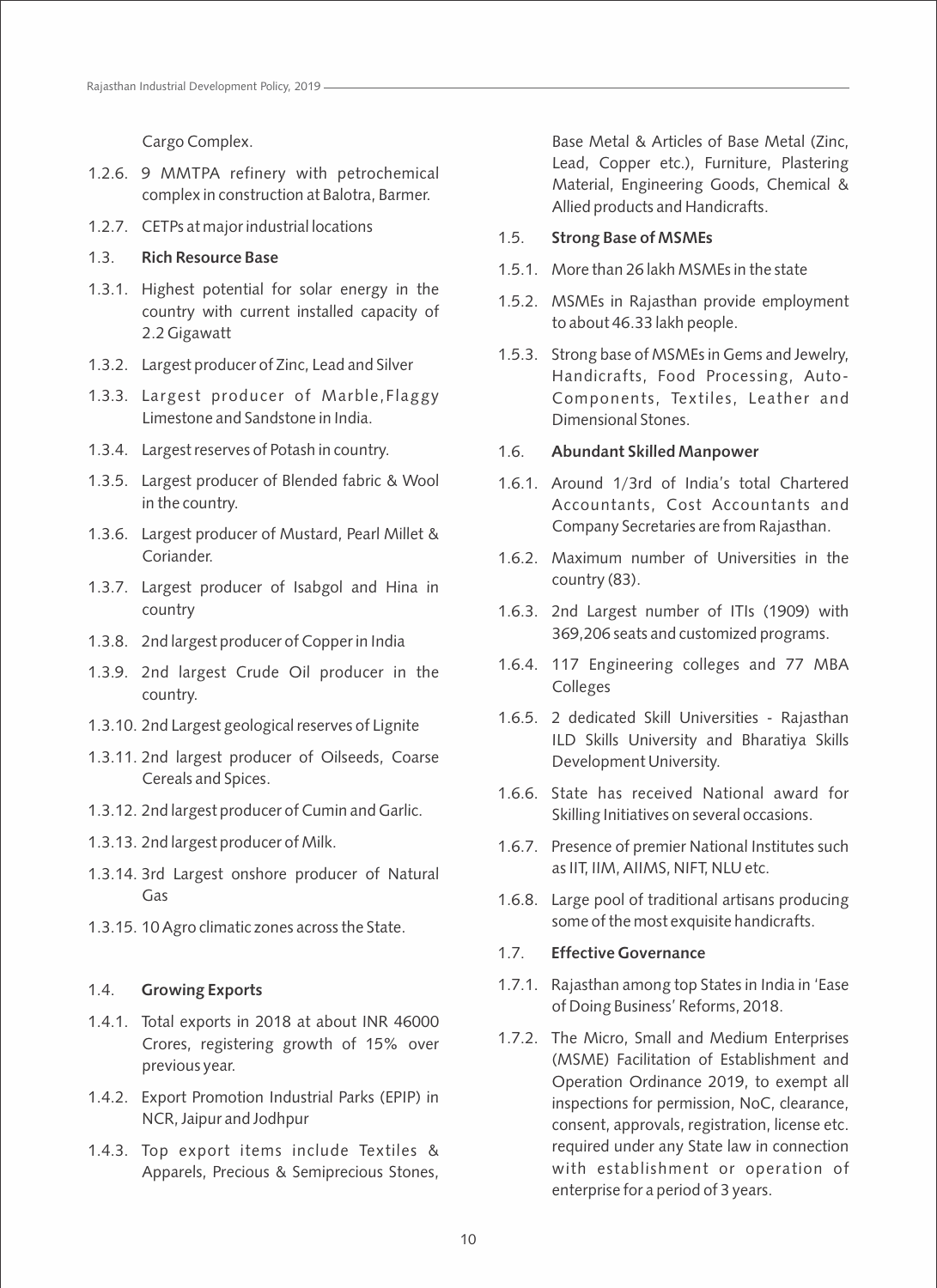- 1.7.3. All requisite business clearances being granted online in time bound manner.
- 1.7.4. Peaceful industrial environment throughout the State.

# 02 **Title and Commencement**

- 2.1. This policy shall be known as the Rajasthan Industrial Development Policy, 2019 (hereinafter referred as 'Policy') and shall come into force from 1 July, 2019.
- 2.2. The Rajasthan Investment Promotion Scheme, 2019 (hereinafter referred as

'incentive scheme') and various Government orders/circulars for implementation of this policy are being notified simultaneously.

2.3. The Industrial and Investment Promotion Policy-2010 shall be substituted

## 03 **Vision & Mission**

### 3.1. **Vision**

To make Rajasthan as the most preferred investment destination in India with the most conducive eco-system for inclusive, balanced and sustainable industrial development.

- 3.2. **Mission**
- 3.2.1. To develop and maintain industrial infrastructure
- 3.2.2. To offer competitive fiscal incentives
- 3.2.3. Maximize potential of human capital of the State
- 3.2.4. Most efficient utilization of natural resources
- 3.2.5. Special focus on 'Backward' and 'Most Backward' areas
- 3.2.6. To foster entrepreneurship & innovation
- 3.2.7. To promote industrial symbiosis and environmentally sustainable industrial development
- 3.2.8. To support technological up gradation of Industry
- 3.2.9. To usher in the new era of Industry 4.0
- 3.2.10. To rationalize regulations and inspections
- 3.2.11. To instil pro-industry outlook
- 3.2.12. To strengthen the thrust sectors of the State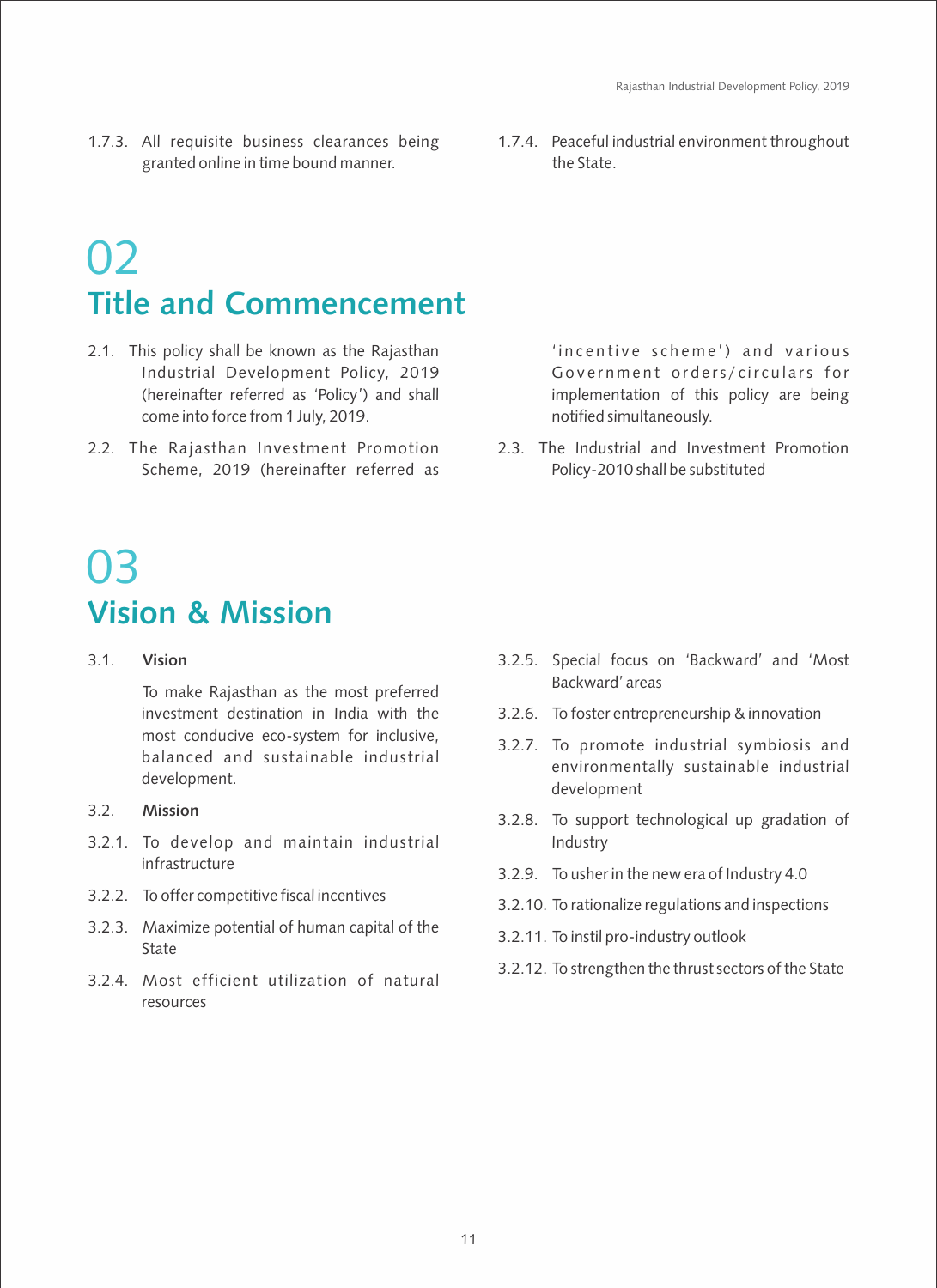# 04 **Conducive industrial infrastructure**

### 4.1. **Industrial infrastructure development**

- 4.1.1. Development of new industrial parks/ estates including theme based/sector specific parks.
- 4.1.2. Development of industrial parks on Public Private Partnership (PPP) mode including both models of 'Private land-RIICO investment' and 'RIICO land-Private investment'.
- 4.1.3. Flexible and speedy land acquisitions through models of direct purchase/ land pooling/ land aggregation.
- 4.1.4. An incentive/facilitation scheme shall be formulated for development of private industrial parks
- 4.1.5. A mechanism for property title verification shall be introduced to facilitate land purchase for industry.
- 4.1.6. Promotion of plug & play facilities/flatted factories.
- 4.1.7. Simplification and streamlining of rules regarding land allotment and various charges/penalties.
- 4.1.8. Provision for allotment of industrial land on short term lease basis.
- 4.1.9. Provision for developing social infrastructure such as Schools/Crèches, Hospitals and Entertainment facilities shall be made in industrial areas as per requirement.
- 4.1.10. Barren land in backward area shall be allotted at concessional rate for the establishment of industry.
- 4.1.11. Provision to permit Khatedari land up to certain limit for mix land use-Industrial, Commercial and Residential purpose without conversion and conversion charges
- 4.1.12. No requirement of conversion for use of

agricultural land up to 10 acre for industrial purposes.

- 4.1.13. A new scheme for systematic development of industrial housing and dormitory / sheds for labourers and employees in RIICO industrial areas / clusters shall be initiated
- 4.1.14. Industrial Township near oil refinery for petrochemical industry shall be developed.
- 4.2. **Power**
- 4.2.1. Dynamic power tariffs shall be introduced.
- 4.2.2. Simplification and reduction of wheeling charges.
- 4.2.3. Additional surcharge and cross subsidy surcharge on open access shall be waived off / reviewed to ensure competitiveness of domestic industries
- 4.2.4. Special category/package of power tariffs especially for steel and textiles industry shall  $h$  $\theta$

introduced

- 4.2.5. Special incentives for units engaged in manufacturing of Photovoltaic (PV) and battery modules.
- 4.2.6. Industry shall incentivised for installing renewable power projects, either at the site of operations or at any other location in Rajasthan, with rebate in transmission charges.
- 4.2.7. Electricity duty on electricity produced through Captive power plant shall be exempted till the limit of self-consumption.
- 4.2.8. Provision of providing electricity at residential rate to apparel, handloom and certain handicrafts with certain norms shall be introduced
- 4.3. **Water**
- 4.3.1. To promote recycling of water, a scheme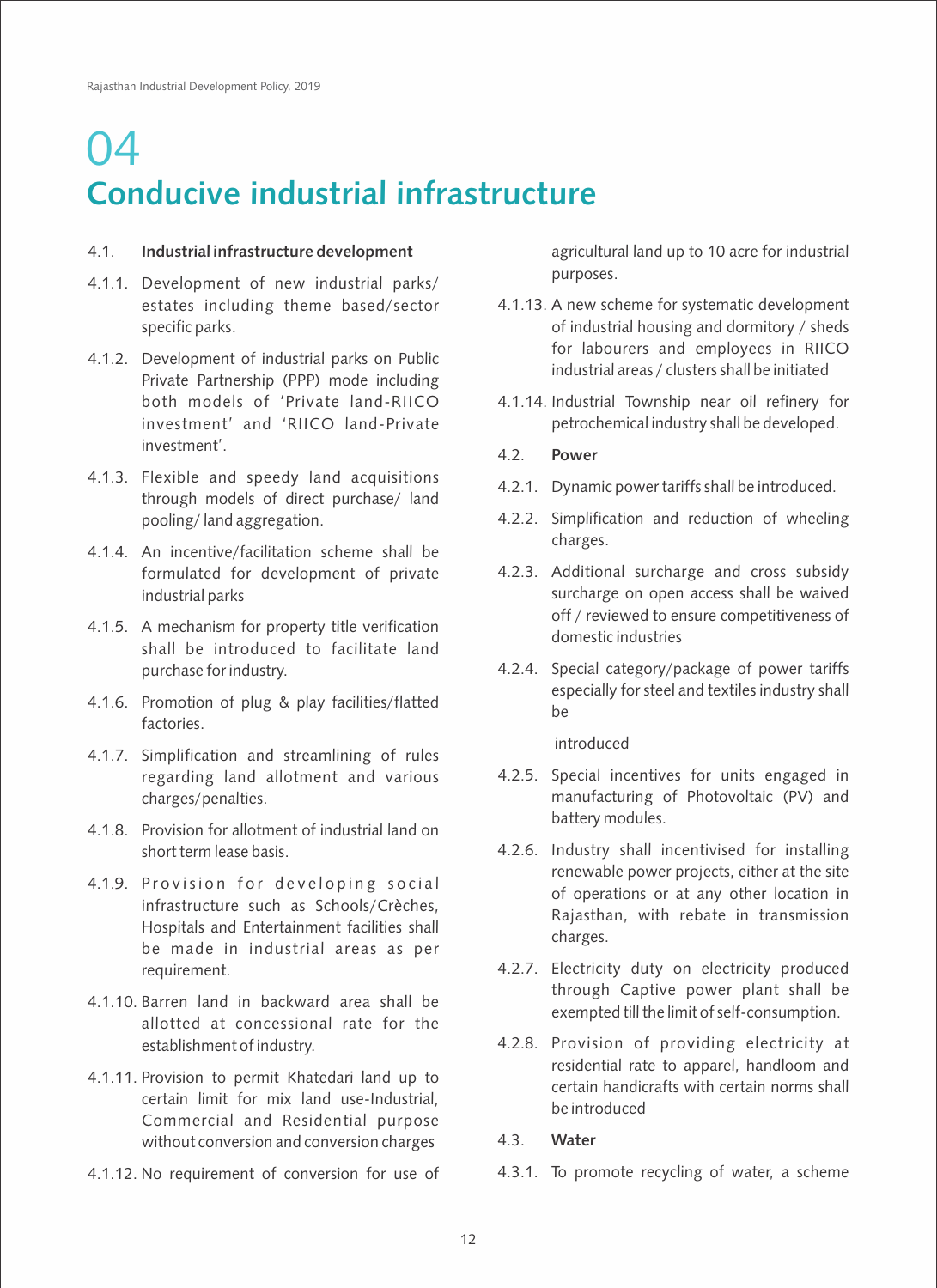shall be formulated for providing financial assistance to industrial associations/SPV for establishing Common Effluent Treatment Plant (CETP) and/or Zero Liquid Discharge (ZLD) and effluent/treated water networks.

- 4.3.2. Provision for industrial water supply from major water project/dams shall be made.
- 4.3.3. Industries shall be encouraged to use treated water/recycled water instead of fresh water
- 4.3.4. Government shall implement new water supply schemes and projects for augmenting of existing water supply schemes to cater to water supply to industrial areas and parks in the State

### 4.4. **Gas**

- 4.4.1. Government shall give impetus for Gas distribution infrastructure in existing as well as new industrial area/ industrial cluster.
- 4.4.2. Efforts for equipping new Industrial area for ceramic industry with Gas distribution system shall be made.
- 4.4.3. Government shall facilitate and motivate industries involved in Gas distribution in urban areas.

### 4.5. **Logistics**

- 4.5.1. Assistance shall be provided for developing Multimode Logistics Hubs (MMLH), Logistics Parks, Cold Chains and Inland Container Depot (ICDs) shall be provided to strengthen the logistics infrastructure.
- 4.5.2. Seasonal industry status shall be given to Cold Storage units
- 4.5.3. To reduce vehicular congestion and strengthen parking facilities, the vacant plot(s) shall be permitted in residential / commercial / industrial / institutional / agriculture areas for parking, at predetermined rates, without the need of conversion and conversion charges.
- 4.5.4. Requisite land shall be provided near consumption zones in all divisions for development of logistics and warehousing facilities.
- 4.5.5. Existing warehouses shall be incentivized for upgrading to modern technology based logistics centres.
- 4.5.6. A grant shall be provided for custom cost recovery for strengthening of ICDs under RSIC.

# 05 **Competitive fiscal incentives**

- 5.1. Enhanced package of incentives for manufacturing and services enterprises comprising of investment support on SGST, employment subsidy, electricity duty exemption , rebate in power tariff, stamp duty exemption, mandi fee exemption, rebate in land conversion charges and support for water conservation/green measures are envisaged under the incentive scheme.
- 5.2. Additional incentives shall be provided to strengthen the thrust sectors.
- 5.3. Industries setting up in backward and most backward areas shall be further incentivised.
- 5.4. Exemption from State tax for new industry in tribal, hilly and desert area shall be provided for first 3 year.
- 5.5. Attractive fiscal incentives shall be provided to anchor units setting up their base in any industrial area.
- 5.6. Benefits shall be granted to developers of industrial parks, advanced testing labs, labour housing & dormitories and logistics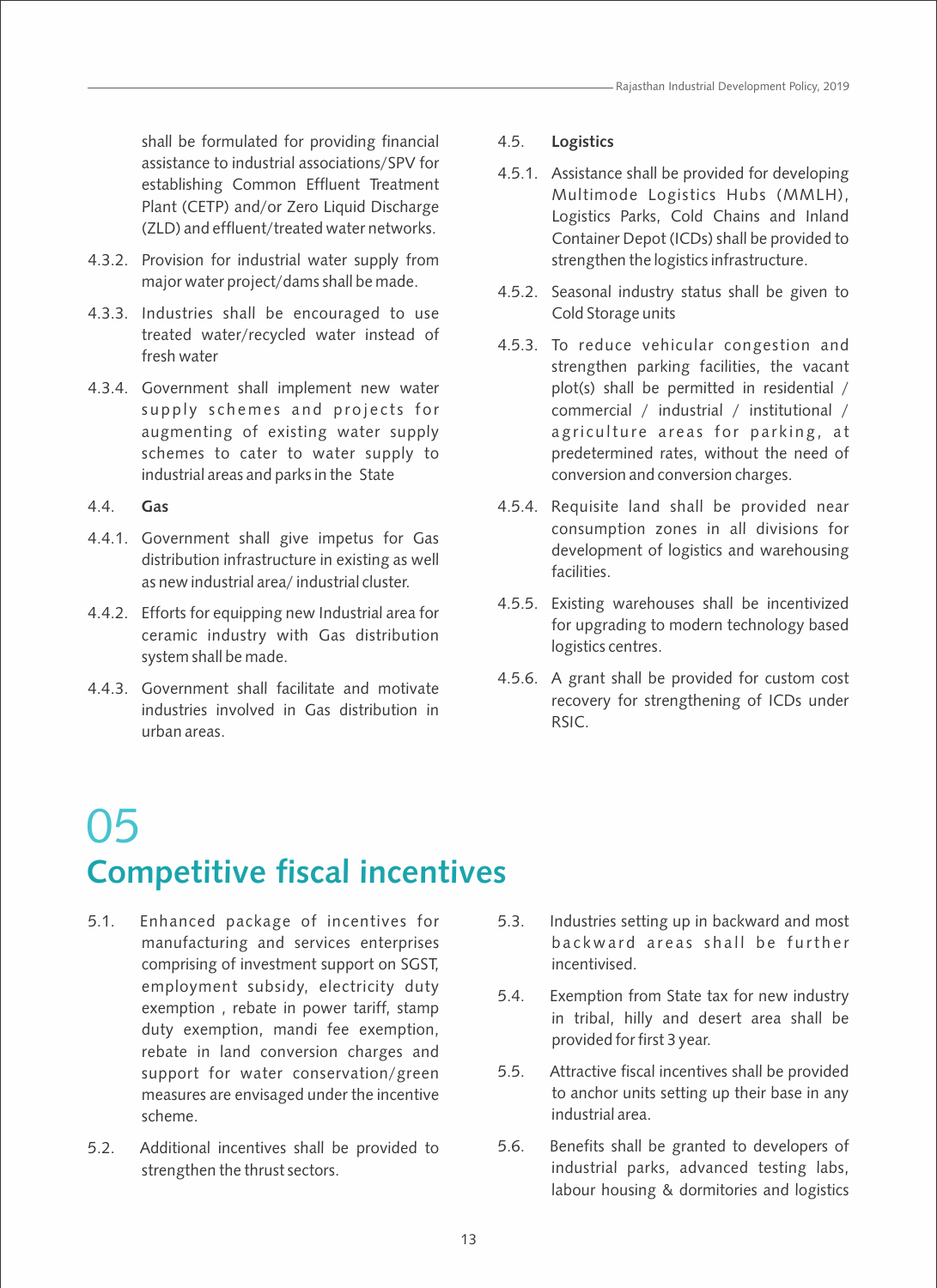facilities such as MMLH, Logistics Parks, Warehouses and Cold Chains.

- 5.7. Assistance to MSMEs shall be provided for capital investments, technology acquisition/up gradation, credit guarantee, quality certification, R&D, branding & promotion and Intellectual Property Rights (IPR).
- 5.8. A special scheme for financial assistance to entrepreneurs belonging to SC, ST, women entrepreneurs, cottage industries, street vendors and Self Help Group (SHG) shall be formulated.
- 5.9. A new and convenient 'loan scheme' for micro enterprises shall be formulated by Rajasthan Financial Corporation (RFC).
- 5.10. A composite scheme for MSMEs shall be formulated.
- 5.11. Export promotion assistance shall be provided to exporting units for establishing market linkages.
- 5.12. The process of availing incentives shall be simplified, transparent and time bound for approval, sanction and disbursement under the incentive scheme.

# 06 **Skilled human resources**

- 6.1. New skilling programme shall be introduced in emerging sectors such as logistics, ESDM, and Automobile (Electric Vehicle segment) etc.
- 6.2. Industry shall be encouraged to set up skilling institutions in collaboration with leading

Universities, Government Approved/ Affiliated/ Recognized Educational Institutions and ITIs.

6.3. Dynamic database of unemployed youth and potential opportunities shall be created.

## 07 **Balanced regional industrial development**

- 7.1. District level industrial plan to map the industrial potential based on competitive advantage of every district shall be prepared.
- 7.2. Supply chain linkages of MSMEs with large industries shall be encouraged by developing database and business profiling of existing MSMEs & large industries for each district.
- 7.3. Business Facilitation Centres (BFCs) shall be set up at each district in District Industries Centre towards investment promotion, employment generation, ease of doing

business, promotion of existing & upcoming MSME schemes of GoI/GoR, export related information and services, cluster development, training program/ orientation/entrepreneurship development program and other MSME business services.

7.4. For enhancing exports, an Export Promotion cell shall be constituted within the Department of Industries to provide wide ranging export services for exploring new markets, identifying new exportable commodities etc.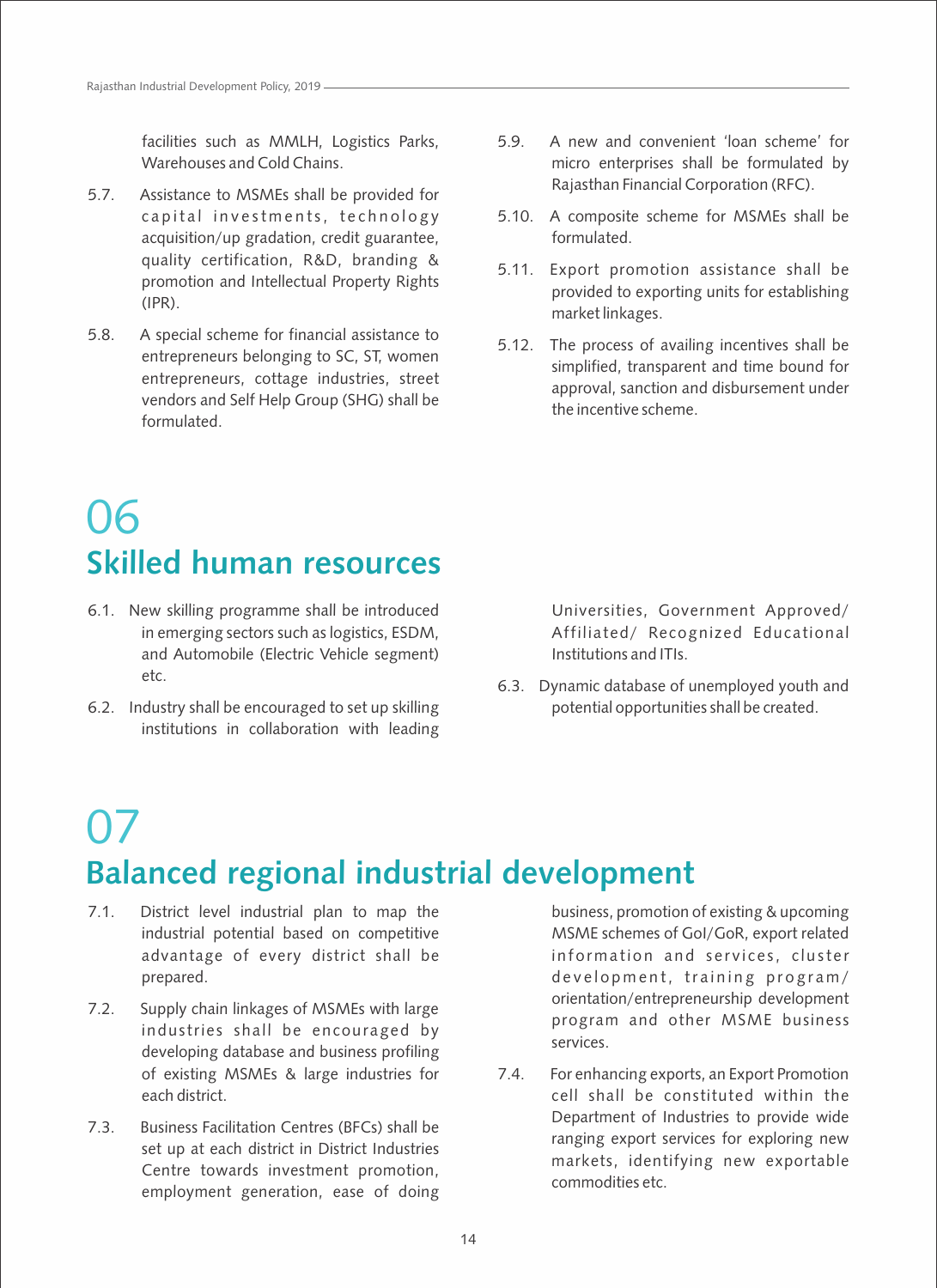# 08 **Entrepreneurship and innovation**

- 8.1. A new 'Start-up policy' shall be formulated with focus on breeding innovation and developing a positive eco-system in the State.
- 8.2. Government shall explore opportunities for developing Start-up arena in proximity to major cities. The arena shall consist of incubators, co-working spaces, specialized incubators, fabrication labs, offices of angel investors & their associations and venture capitalists & their associations.
- 8.3. Development of Incubators/Accelerators and co-working spaces by private sector shall be encouraged through various fiscal and non-fiscal incentives.
- 8.4. Government shall collaborate with international institutions and companies to develop and promote Start-up ecosystem in the State.
- 8.5. A facilitating framework shall be formed to encourage Start-ups from outside Rajasthan to set up and grow in the State.
- 8.6. With advent of new business models like aggregators and specialized service providers, Government shall actively collaborate with such agencies for employment opportunities.
- 8.7. Annual innovation awards shall be introduced by the government to encourage Innovation across all sectors.

# 09

### **Environment protection and sustainable industrial development**

- 9.1. To encourage reuse and recycling of industrial waste, adequate land on annual lease basis, incentives and necessary regulatory support shall be provided to units.
- 9.2. Government shall explore new methodologies and technologies for effective waste management for industrial parks.
- 9.3. Government shall provide support for green building and eco-friendly industries.
- 9.4. Adoption of Water/Energy conservation

and waste management methodology and technologies shall be encouraged and regular awareness programme shall be organised for the same.

- 9.5. Formation of Special Purpose Vehicle (SPV) with participation of stakeholders of industrial areas shall be encouraged especially for waste management and recycling.
- 9.6. Rain Water Harvesting shall be encouraged with necessary support from the government.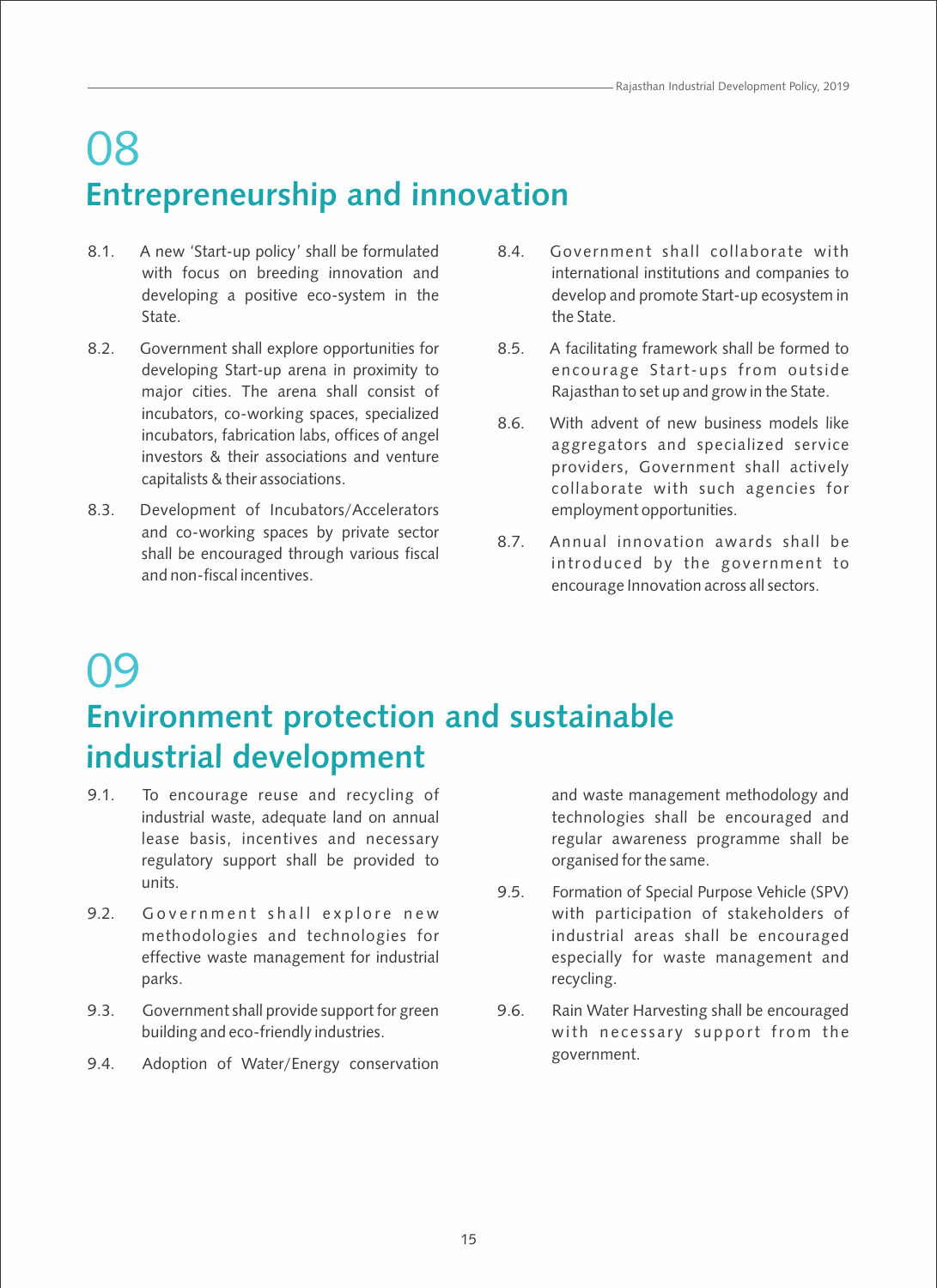# 10 **Technological upgradation of Industry**

- 10.1. New Technology Development Centres/ Common facility centres with advanced technology shall be established in existing clusters.
- 10.2. Assistance to R&D centres, testing and certification labs shall be provided.
- 10.3. Support shall be provided to educational institutes to promote entrepreneurship by providing access of labs and state of the art machinery.

## 11 **Industry 4.0**

- 11.1. Incentives for technology acquisition, skill development and R&D shall be provided to industries engaged in development of product for Industry 4.0.
- 11.2. R&D centres focussing on Industry 4.0 shall be established in the State for bringing together researchers, industry and academia.
- 11.3. To promote "smart factory" concept though Industry 4.0, special fiscal and infrastructure support to units using

automation and data exchange in manufacturing technologies shall be provided.

11.4. Support shall be provided to State incubators for upgrading facilities with new age technologies such as Internet of Things (IoT), FinTech, Clean Energy, Climate Engineering, Clean Transportation, Social Media, Mobility, Analytics, Cloud Computing, Robotics, Artificial Intelligence as well as in Pharmaceutical and Healthcare sectors.

## 12 **Rationalizing regulations and inspections**

- 12.1. Timelines for statutory approvals for starting, operating & expanding businesses shall be reduced by minimum 50% through process reengineering by Departments.
- 12.2. Total number of inspections shall be reduced and the inspection process shall be

rationalized across Departments concerned with industrial operations.

12.3. The existing acts, rules & concerned statutory processes shall be pro-actively evaluated and requisite amendments shall be undertaken.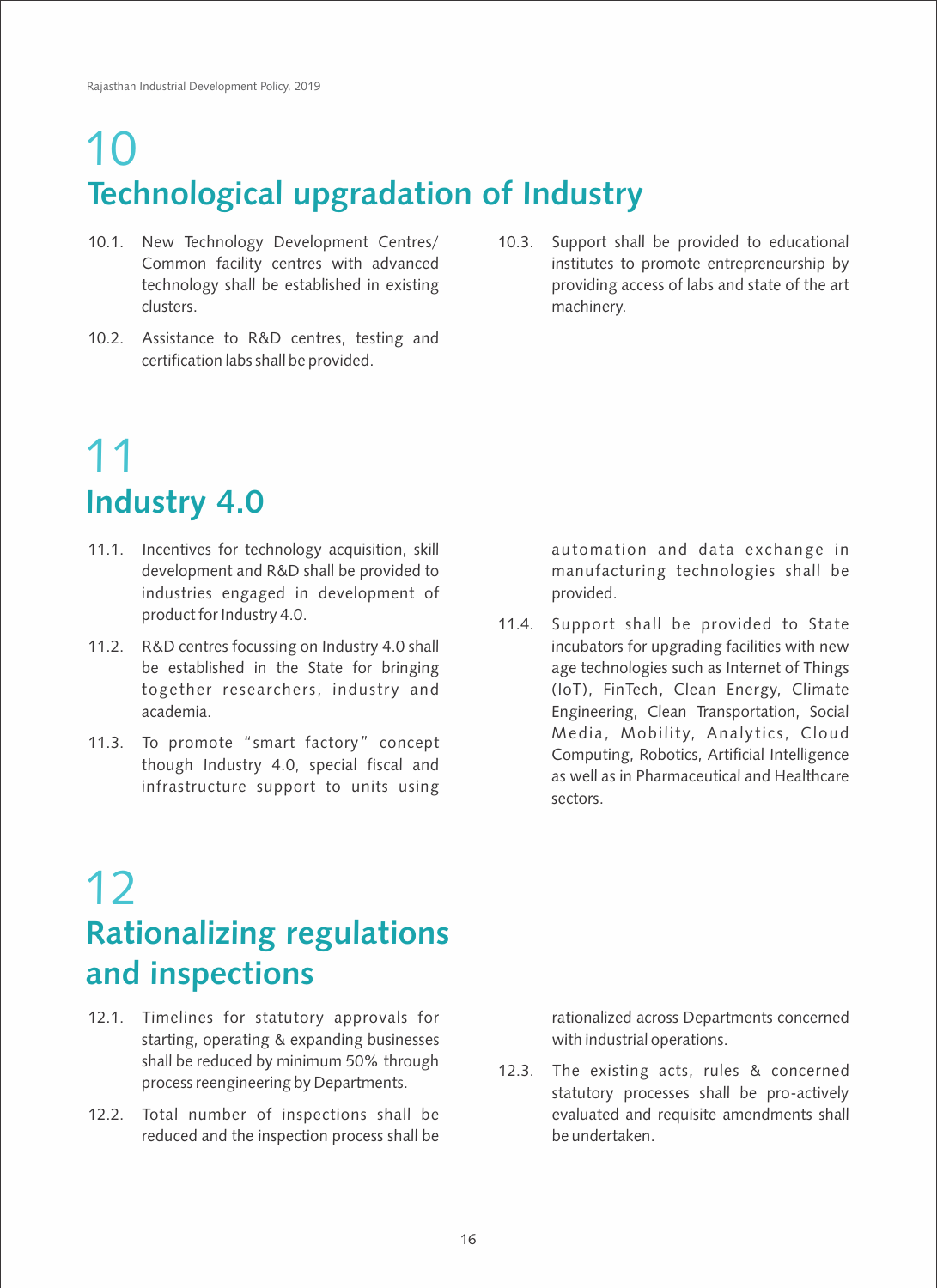# 13 **EoDB & pro-industry outlook**

- 13.1. All industry related services shall be provided through an easy and smart 'One Stop Shop' IT application
- 13.2. Land conversion in urban limits shall be simplified and implemented in a time bound manner for land parcels designated for agro food processing, warehousing and cold storage units in master plans
- 13.3. Conversion charges in peripheral villages shall be at par with conversion rates for rural areas for non-agriculture land use.
- 13.4. All Departments at Central (Jaipur) and District levels shall work with a common goal of attracting industry, easing compliance processes, giving services in time bound manner and providing support throughout investment life cycle.
- 13.5. Bureau of Investment Promotion (BIP) shall be equipped with a forward looking mandate and resources for showcasing Rajasthan as an investment destination to national and international investors. The mandate of BIP shall be:
- 13.5.1. 'One Stop Shop' for all investment related matters such as business information to investor, investor queries, expediting regulatory approvals; participating in investment events, facilitating meetings with relevant Government and corporates, hand-holding support for matters related to fiscal incentives and investors' feedback.
- 13.5.2. Focused and planned inbound and outbound investment promotion activities for thrust sectors and target countries.
- 13.5.3. An outreach centre shall be set up at New Delhi for targeted countries for enhanced collaborations, connects, marketing and branding.
- 13.5.4. Sectoral focused conferences and mini events shall be organized every quarter.
- 13.6. A continuous investor feedback exercise shall be undertaken to measure the development and impact in this area.
- 13.7. Sensitization/orientation training for government officials involved in industrial processes shall be introduced for improving investor experience.

# 14 **Developing thrust sectors**

### 14.1. **Textile & Apparel**

- 14.1.1. Special incentive shall be provided to promote Apparel and Technical Textiles segment.
- 14.1.2. Skill training facilities shall be developed in collaboration with Centre of Excellences (CoEs), Institutes of Excellence and National Research Institutions.
- 14.1.3. Design and innovation centres in collaboration with premier institutes shall be

set up at key centres across State to impart design training as per latest trends to artisans/producers.

### 14.2. **Agro Food Processing**

- 14.2.1. Strengthen infrastructure in the sector by investing in Food Processing clusters to develop strong and robust value chain.
- 14.2.2. Fiscal support shall be provided to Food Processing units set up in the State with additional support for units set-up by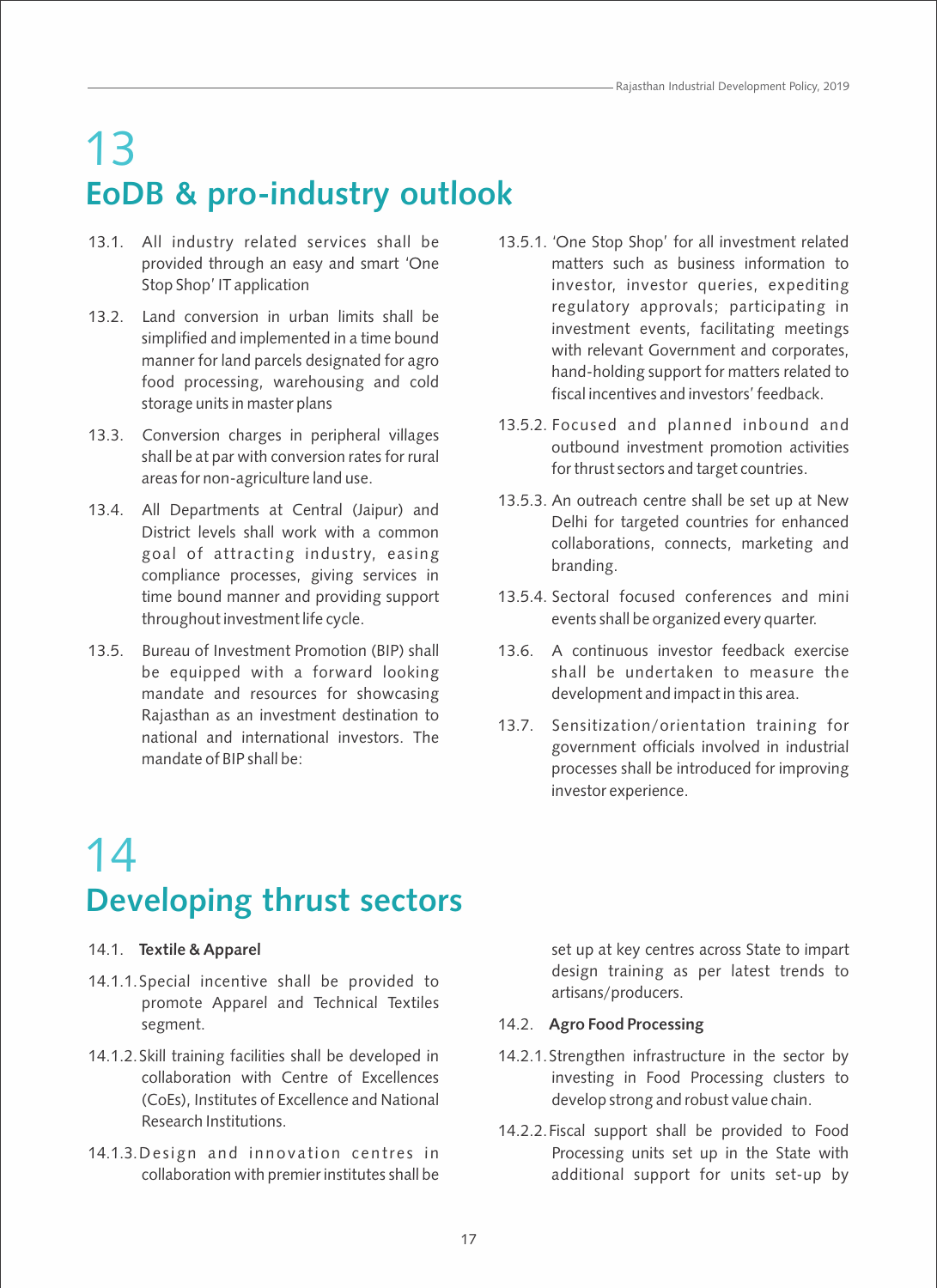FPOs/Agro Cooperatives.

- 14.2.3. Assistance shall be provided to developers of new food parks in the State.
- 14.2.4. Start-ups in agri-business space shall be encouraged.
- 14.2.5. Establishment of cold chains and new testing and certification labs for food commodities shall be encouraged.
- 14.2.6. Initiatives to boost Spice processing and Herbal product manufacturing shall be undertaken.
- 14.2.7. Contract farming with market linkages shall be encouraged.
- 14.2.8. Efficient forward and backward linkages in rural areas shall be encouraged for perishable commodities through financial support.
- 14.2.9. The Rajasthan Agricultural Produce Markets Act 1961 and its amendments shall be reviewed to align to present needs of the sector
- 14.3. **Electronic System Design Manufacturing (ESDM)**
- 14.3.1. New clusters shall be set up in the State.
- 14.3.2. Special incentives shall be provisioned for anchor units setting up in ESDM parks/zones.

### 14.4. **Auto & Auto Components**

- 14.4.1. An Electric Vehicle (EV) Research and Manufacturing Zone shall be established.
- 14.4.2. Financial assistance shall be provided to encourage EV and their components manufacturing units.
- 14.4.3. A dedicated policy for Electric Vehicles (EVs) shall be formulated to provide impetus to develop this sector.
- 14.5. Leather & Footwear
- 14.5.1. Fiscal support shall be provided for establishment of new units/up gradation of existing units.
- 14.5.2. The potential of developing new clusters in

eastern Rajasthan shall be explored.

- 14.5.3. A design and innovation centre in Leather manufacturing shall be set up in collaboration with FDDI/other leading institute to impart design training.
- 14.5.4. Thrust shall be given to branding and promotional activities to sector associations.

### 14.6. **Mines and Minerals**

- 14.6.1. Government shall take measures to attract new investment in both downstream and upstream industries.
- 14.6.2. The potential of developing a Ceramic hub together with necessary gas infrastructure shall be explored in Ajmer,Bikaner and Barmer.
- 14.6.3. Requisite transport and infrastructure network shall be developed for necessary linkages with downstream industries.

### 14.7. **Gems & Jewellery**

- 14.7.1. A Gems Bourse/ Gems Park shall be set up.
- 14.7.2. New Testing and Certification facilities for Gems & Jewellery shall be established in Jaipur.
- 14.7.3. A dedicated cluster shall be developed for diamond industry.
- 14.7.4. Special Notified Zone to be developed in Jaipur for consignment of coloured Gemstones.

### 14.8. **Handicraft/Handloom/Khadi Industries**

- 14.8.1. An interest subsidy scheme for Handicraft, Handloom and Khadi industries shall be introduced.
- 14.8.2. Training centres/mobile supply and collection centres shall be set up under concerned DICs to assist the scattered artisans in remote areas
- 14.8.3. Government shall provide necessary support to manufacturers to secure GI tags for distinctive articles from the State.
- 14.8.4. Shilpgrams shall be setup in each district and new measures shall be adopted for branding of products from these segments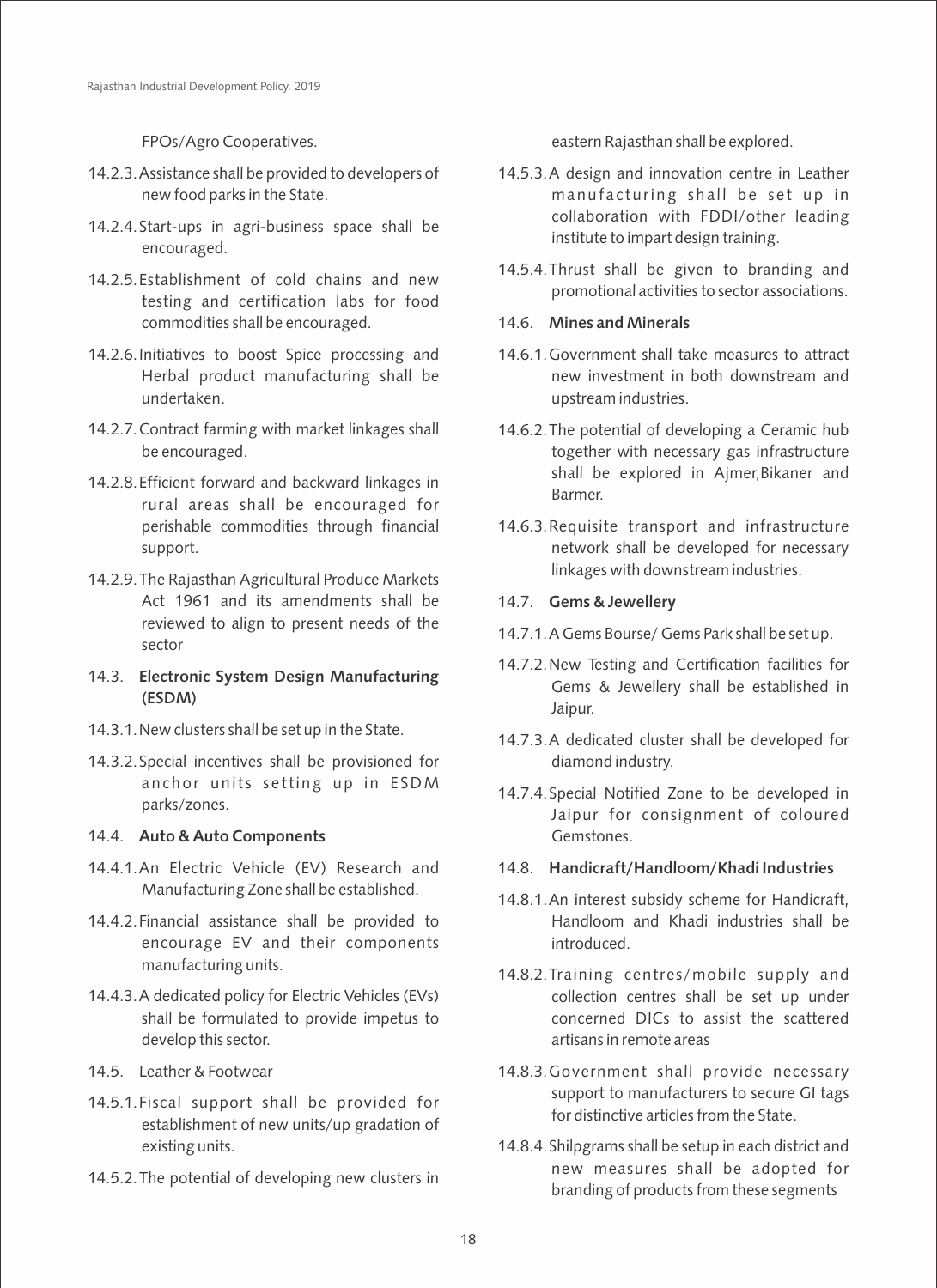14.8.5. Provision of common facility centre along with other facilities such as storage, outlets and laboratories in rural and peripheral areas shall be developed to promote khadi, handloom, apparel, handicraft and cottage industry.

### 14.9. **Chemicals including Petrochemicals**

- 14.9.1. Initiatives shall be undertaken to develop an integrated value chain of chemicals and further encourage production in the higher stage of value chain.
- 14.9.2. Focus shall be laid on attracting new investment in segments such as plastics, chemical intermediaries, pharma intermediaries, dyes, paint, packaging material etc.
- 14.9.3. Plastic parks/plastic clusters shall be developed.

### 14.10. **Pharmaceuticals & Medical Devices**

- 14.10.1. Fiscal assistance shall be provided to manufacturers of Active Pharmaceutical Ingredients (APIs) formulations & Medical devices to promote domestic manufacturing of drugs and devices.
- 14.10.2. Preference in Government procurement as well as price advantage shall be given to local manufacturers.
- 14.10.3. Specialized Pharmaceutical and Medical Device Parks shall be developed
- 14.10.4. State of the art Laboratory for testing of medical devices shall be encouraged
- 14.10.5. Infrastructure such as warehouses/ temperature controlled facilities shall be strengthened for storing pharmaceutical equipment's, products etc.
- 14.10.6. A Pharmaceutical and Medical Device development cell/nodal office shall be set up and pharma related clearances shall be integrated in the 'One Stop Shop'system.

### 14.11. **Service sector**

14.11.1. Specific initiatives shall be undertaken to promote service sectors such as IT/ITeS, Tourism & Hospitality, Medical and

Health, Retail, Entertainment, Education and Legal Services.

- 14.11.2. Service sectors enterprises supplementing manufacturing sector shall be given preference in land allotment in industrial areas.
- 14.11.3. IT/ITeS/Knowledge, Apparel and Retail sector shall be given permissions to operate 24 by 7 and provision for women to work in the night shift shall be accorded, provided adequate arrangements are made. The relaxation on FAR shall be provided to these sectors to support their growth in due course.
- 14.11.4. A comprehensive tourism development plan and policy shall be formulated covering new tourism products and expanding existing tourism pockets with an aim to address infrastructure/other related issues.
- 14.11.5. Knowledge/Industry Parks focussed on IT/ITeS and Logistics/Warehousing Hubs shall be developed with a minimum area of 5 acres near major cities.
- 14.11.6. A Medical Tourism portal shall be developed in collaboration with healthcare service providers with an aim to promote hospitals, specialized service, test labs, hotels and guest houses services.
- 14.11.7. Support shall be provided to industries engaged in Desert and Village tourism to encourage balanced regional growth
- 14.11.8. Special emphasis shall be laid on promoting Film Industry by providing fiscal and non-fiscal incentives to private sector for developing film cities, studios, processing labs.
- 14.11.9. To boost service export from the State, Department of Industries shall coordinate with nodal departments for the aforementioned segments.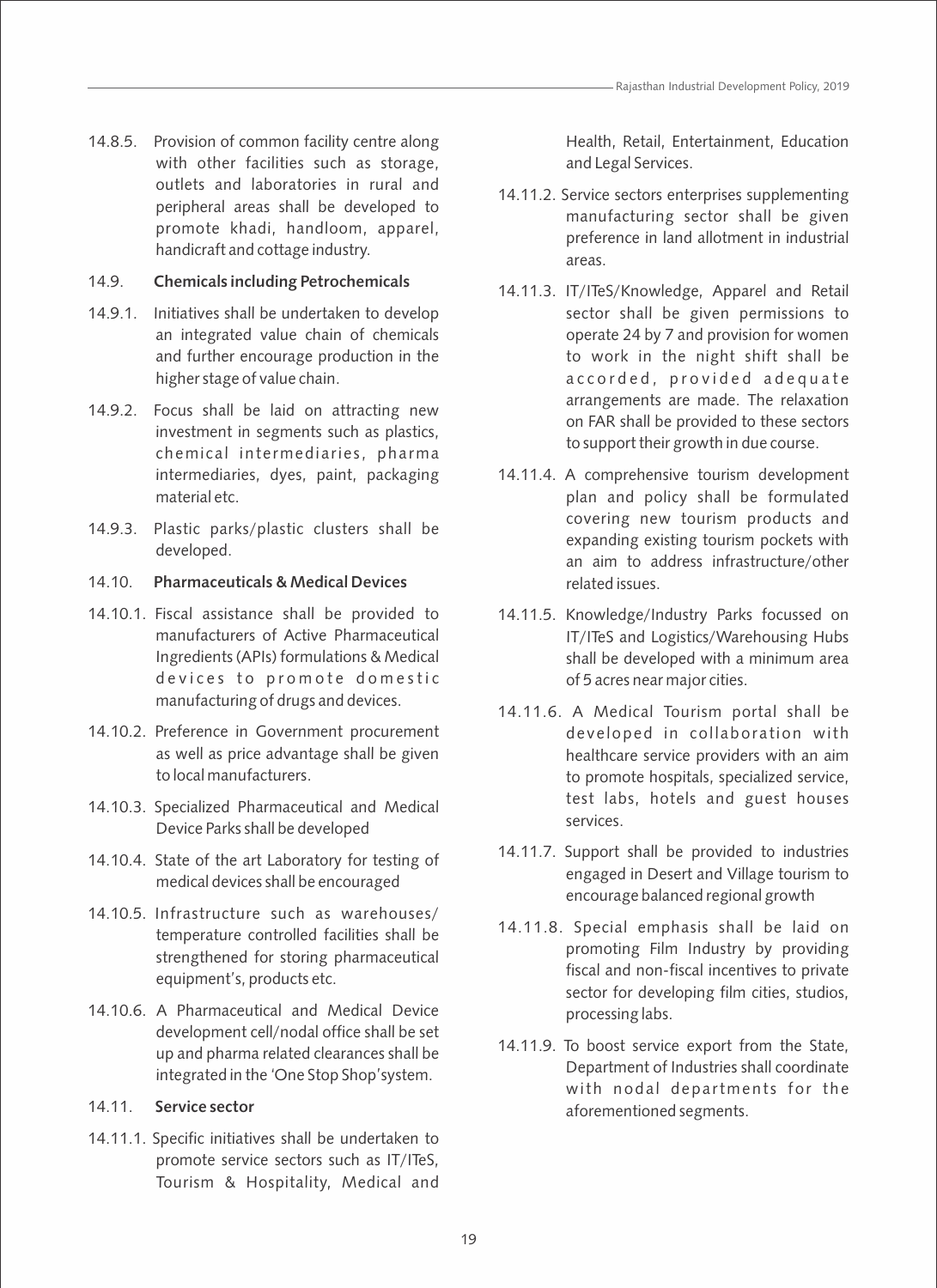# 15 **Policy Implementation and Monitoring**

### 15.1. **Rajasthan Industrial Policy Monitoring Committee**

- 15.1.1. Rajasthan Industrial Policy Monitoring Committee shall be constituted under the Chairmanship of Hon'ble Minister of Industries, Government of Rajasthan to periodically review (at least once in every quarter) implementation and assess impact of the industrial policy.
- 15.1.2. The Committee will be empowered to take all necessary decisions for the smooth implementation of policy such as:
- a. To monitor progress of all institutions involved in the process
- b. To assign roles and targets to institutions involved and monitoring of work being performed
- c. To interpret and/or relax any provision of the Policy
- d. To frame and/or amend any guidelines or schemes under the Policy
- e. To review various measures for favourable business environment in the State for industry

### 15.2. **Dispute Resolution Mechanism**

15.2.1. For the resolution of issues related to the various departments in respect of functioning of the enterprises, the State Government shall constitute at least TwoTier Grievance Redressal Mechanism (District Level Grievances Committee, State Level Grievances Committee)

- 15.2.2. The enterprises shall register and submit their grievance on "One Stop Shop" portal which shall be processed and resolved by the District Level Grievance Committee headed by the District Collector within prescribed timelines.
- 15.2.3. State level grievance shall be addressed by the State Level Grievance Committee headed by Additional Chief Secretary-Industries, Government of Rajasthan.

### 15.3. **Export Promotion Council**

15.3.1. An autonomous body of exporters, Rajasthan Export Promotion Council (REPC), shall be constituted to create mechanism of facilitation across all sectors for providing policy & regulatory inputs, issues & challenges in exports and probable solutions.

### 15.4 **Policy Implementation**

15.4.1 The Department of Industries shall be the administrative Department for the implementation of policy. It shall oversee functioning of all important sections/ agencies involved in policy implementation. It shall formulate detailed guidelines regarding policy provisions in consultation with concerned State Government departments.